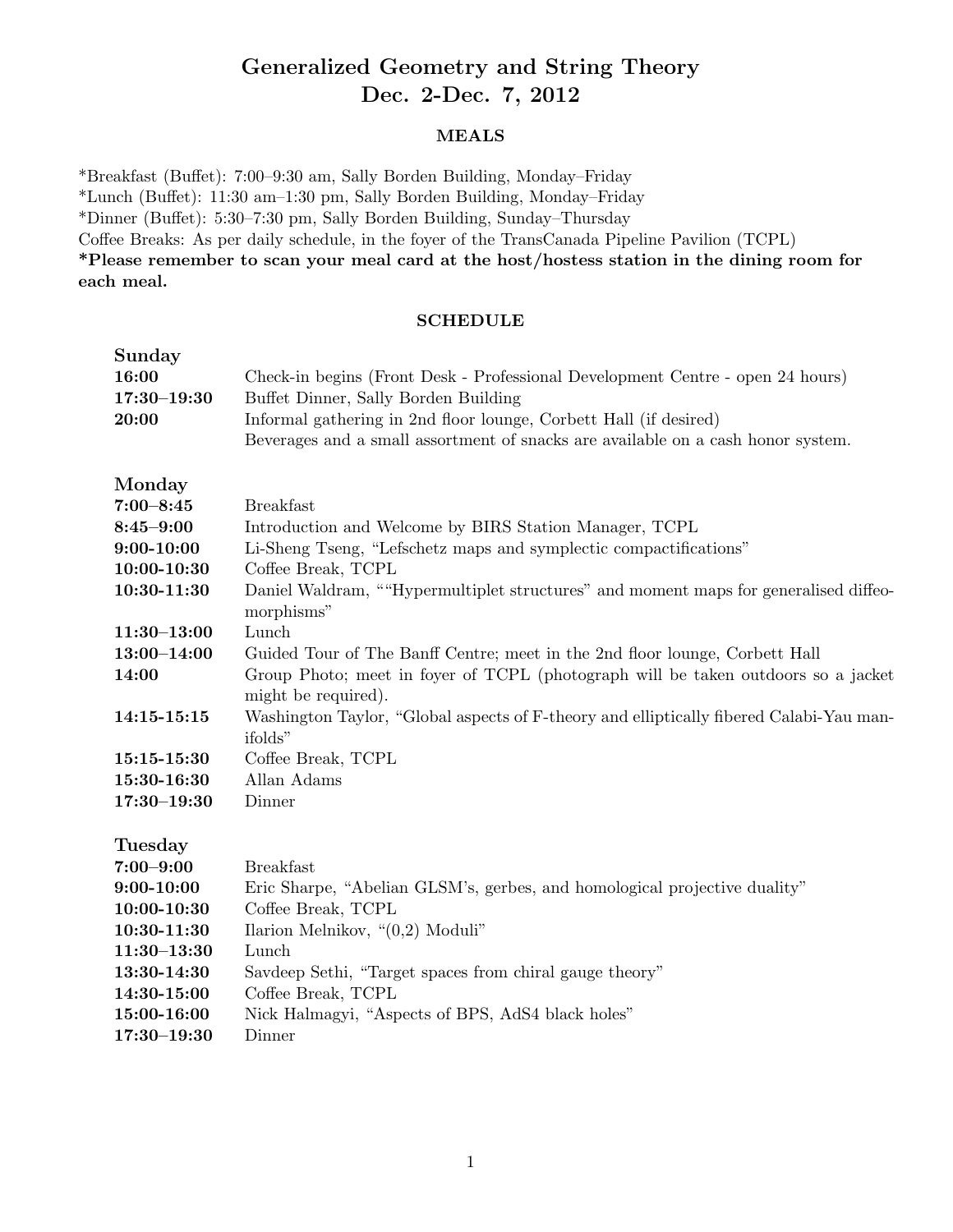| Wednesday       |                                                                                     |
|-----------------|-------------------------------------------------------------------------------------|
| $7:00 - 9:00$   | <b>Breakfast</b>                                                                    |
|                 | Free Morning                                                                        |
| $11:30 - 13:30$ | Lunch                                                                               |
| 13:30-14:30     | Rafael Torres, "Generalized complex structures of different type"                   |
| 14:30-15:00     | Coffee Break, TCPL                                                                  |
| 15:00-16:00     | Philip Candelas, "An Abundance of K3 Fibrations from Polyhedra with Interchangeable |
|                 | Parts"                                                                              |
| $17:30 - 19:30$ | Dinner                                                                              |
| 19:30-20:30     | David Berman                                                                        |
| 20:30-21:30     | Alessandro Tomasiello, "A Geometric Classification of Supersymmetric Solutions in   |
|                 | String Theory"                                                                      |
|                 |                                                                                     |
| Thursday        |                                                                                     |
| $7:00 - 9:00$   | <b>Breakfast</b>                                                                    |
| $9:00 - 10:00$  | Ruben Minasian, "Higher derivative couplings and the B-field"                       |
| 10:00-10:30     | Coffee Break, TCPL                                                                  |
| 10:30-11:30     | Sheldon Katz, "Log Calabi-Yau spaces and a new weak coupling limit of F-theory"     |
| $11:30-13:30$   | Lunch                                                                               |
|                 | Free Afternoon                                                                      |
| $17:30 - 19:30$ | Dinner                                                                              |
| 19:30-20:30     | Josh Lapan                                                                          |
| 20:30-21:30     | Marco Gualtieri, "Deformations of generalized Kahler manifolds"                     |
|                 |                                                                                     |
| Friday          |                                                                                     |
| $7:00 - 9:00$   | <b>Breakfast</b>                                                                    |
|                 | Informal discussion                                                                 |
| $11:30-13:30$   | Lunch                                                                               |
| Checkout by     |                                                                                     |
| 12 noon.        |                                                                                     |
|                 |                                                                                     |

\*\* 5-day workshop participants are welcome to use BIRS facilities (BIRS Coffee Lounge, TCPL and Reading Room) until 3 pm on Friday, although participants are still required to checkout of the guest rooms by 12 noon. \*\*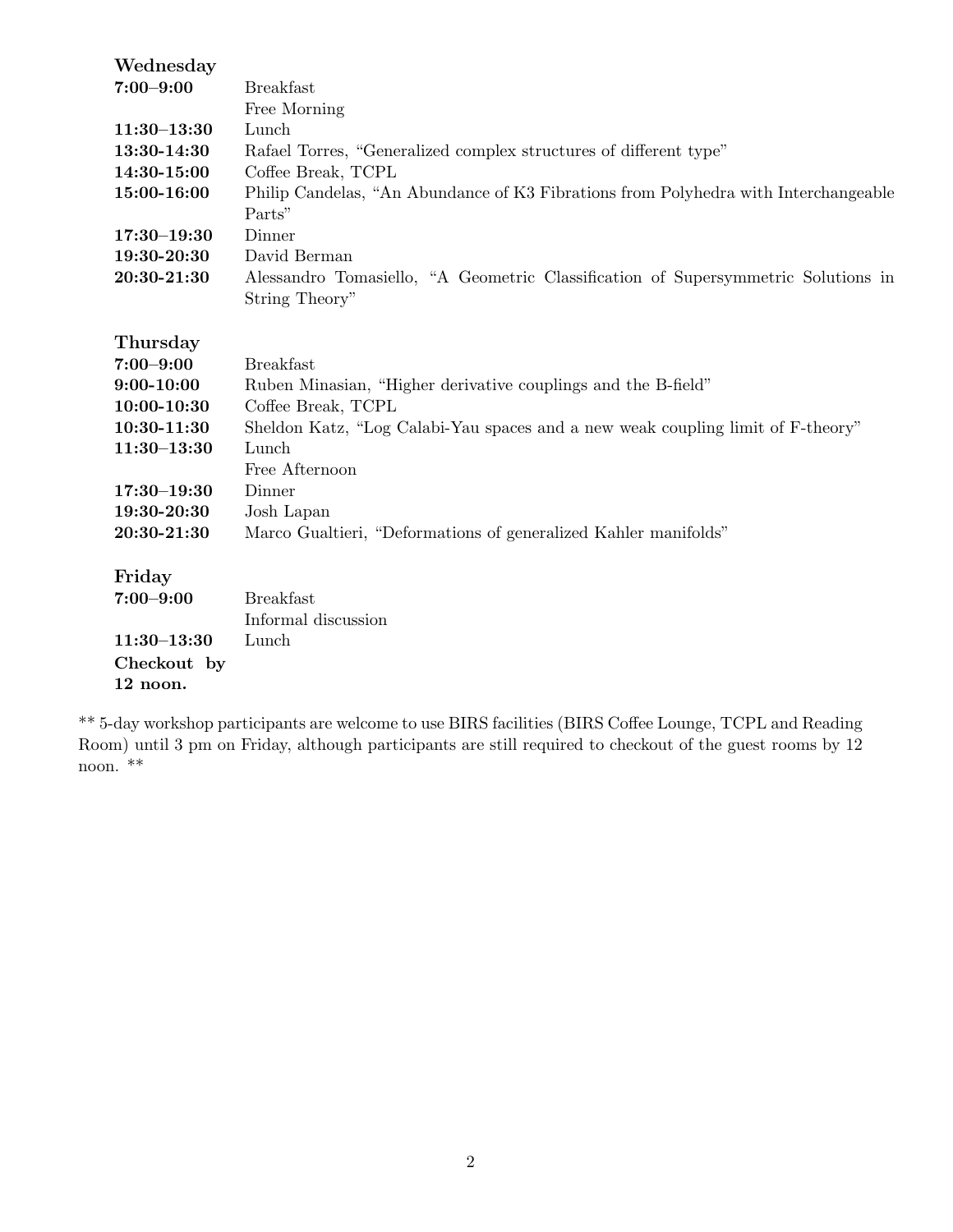# Generalized Geometry and String Theory Dec. 2-Dec. 7, 2012

# ABSTRACTS

(in alphabetic order by speaker surname)

Speaker: Allan Adams (MIT) Title: Abstract:

Speaker: David Berman (Queen Mary, University of London) Title: Abstract:

Speaker: Philip Candelas (Oxford) Title: *An Abundance of K3 Fibrations from Polyhedra with Interchangeable Parts* Abstract:

Speaker: Marco Gualtieri (University of Toronto) Title: *Deformations of generalized Kahler manifolds* Abstract: I will describe an explicit construction of generalized Kahler manifolds which takes advantage of their inherent holomorphic Poisson and Dirac geometry.

Speaker: Nick Halmagyi (Universite Paris VI) Title: *Aspects of BPS, AdS4 black holes* Abstract:

Speaker: Sheldon Katz (University of Illinois) Title: *Log Calabi-Yau spaces and a new weak coupling limit of F-theory* Abstract:

Speaker: Josh Lapan (McGill University) Title: Abstract:

Speaker: Ilarion Melnikov (Max Planck Institute for Gravitational Physics (Albert Einstein Institute)) Title: *(0,2) Moduli* Abstract:

Speaker: Ruben Minasian (CEA Saclay)

Title: *Higher derivative couplings and the B-field* Abstract: I'll discuss how the presence of B-field changes the bulk (IIA - one loop) and D-brane couplings involving the powers of curvature tensor.

Speaker: Savdeep Sethi (University of Chicago) Title: *Target spaces from chiral gauge theory* Abstract:

Speaker: Eric Sharpe (Virginia Tech) Title: *Abelian GLSM's, gerbes, and homological projective duality* Abstract: